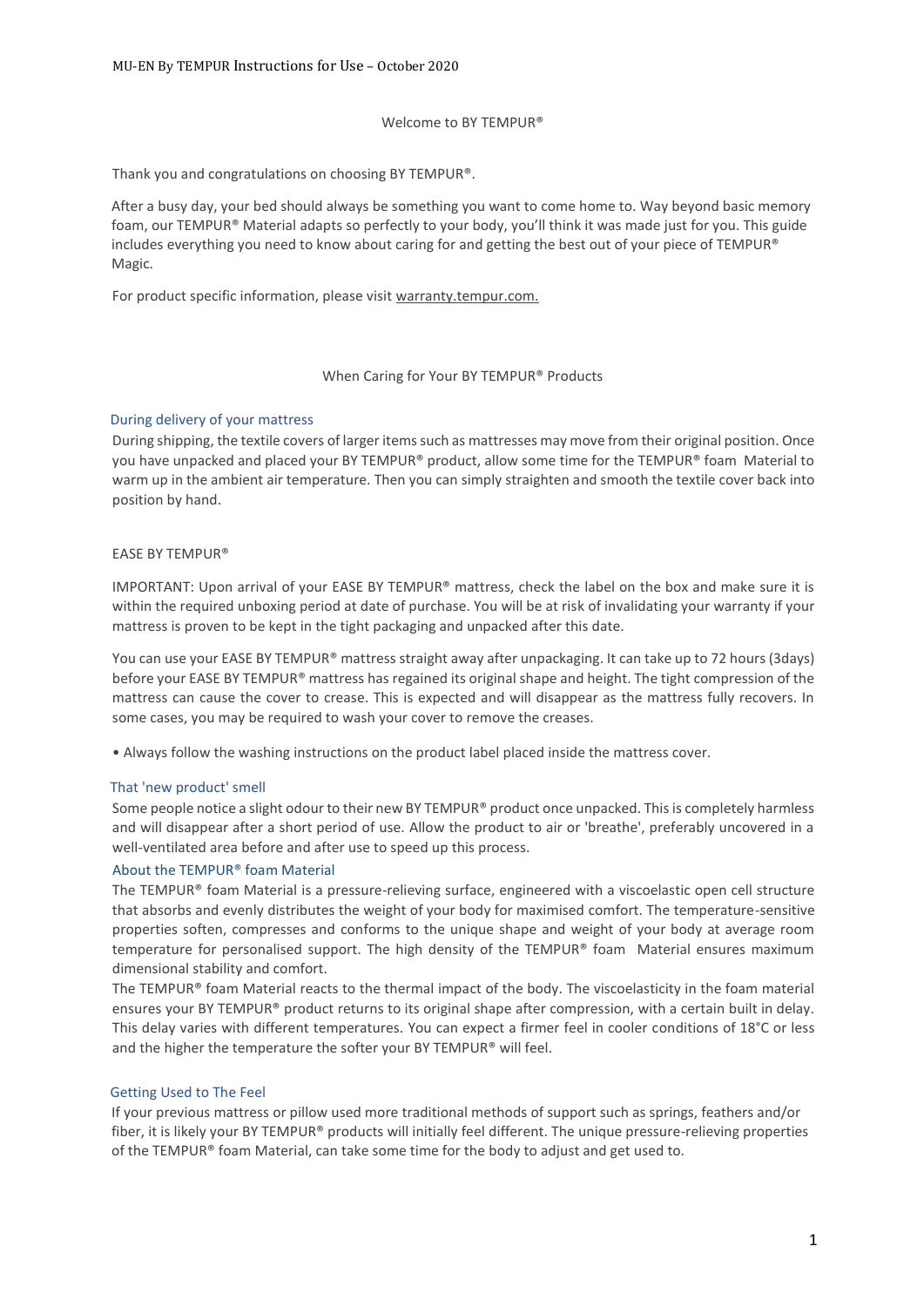## The break-in period

## ONE BY TEMPUR® MATTRESS

The more time you spend on or in bed: resting, reading or watching TV, the better. The extra movement will help the cells in the TEMPUR® foam Material to open. As they open, the cells 'breathe' and respond more rapidly to weight and temperature, but they will return to their original shape. To the user it may feel like the mattress is getting softer, but in fact there is no change to the pressure- relieving properties of your product.

## No Need to Flip

Advances in TEMPUR® technology have resulted in keeping maintenance to a minimum. Each mattress model has a build-up of multiple layers, so you sleep on the top side only.

To prolong the life of our products, from time to time you can rotate your mattress head to foot.

## BY TEMPUR® PILLOWS

• During the first 2-3 weeks of ownership, it can help to use the pillow as a cushion during the day to improve the support and pressure-relieving benefits delivered when you are sleeping.

## Moving, transport, storage and disposal

- Unless otherwise stated BY TEMPUR® products should NOT be bent or pressed out of their original shape, as you risk damaging the foam material and losing all the properties and benefits it brings.
- Due to the nature of the foam material in BY TEMPUR® products it can become slightly compressed during transportation or storage. This is expected, the product will return to its normal size after a short time in room temperature.
- BY TEMPUR® products should be stored in their original shape.
- BY TEMPUR® Mattresses must be stored flat, ideally in the original packaging (not possible to reuse EASE BY TEMPUR® mattress packaging)
- BY TEMPUR® products should be stored in a dry environment (maximum 65% relative humidity).
- For disposal of your used product please refer to the local authority within your country.

### Symbols

The following symbols are used on product, packaging or in this manual.

| Manufacturer            | Manufacturing date                                                                        | LOT <sup>'</sup><br>Lot<br>number | CE marked<br>as class I medical<br>devices in accordance<br>with the requirements<br>of MDR (EU) 2017/745 |
|-------------------------|-------------------------------------------------------------------------------------------|-----------------------------------|-----------------------------------------------------------------------------------------------------------|
| МD<br>Medical<br>device | $\sim$ $\uparrow$ UP<br>Product<br>orientation<br>printed<br>mattress<br>on<br>foam cores | Consult<br>Instructions for Use   | Avoid open<br>flame                                                                                       |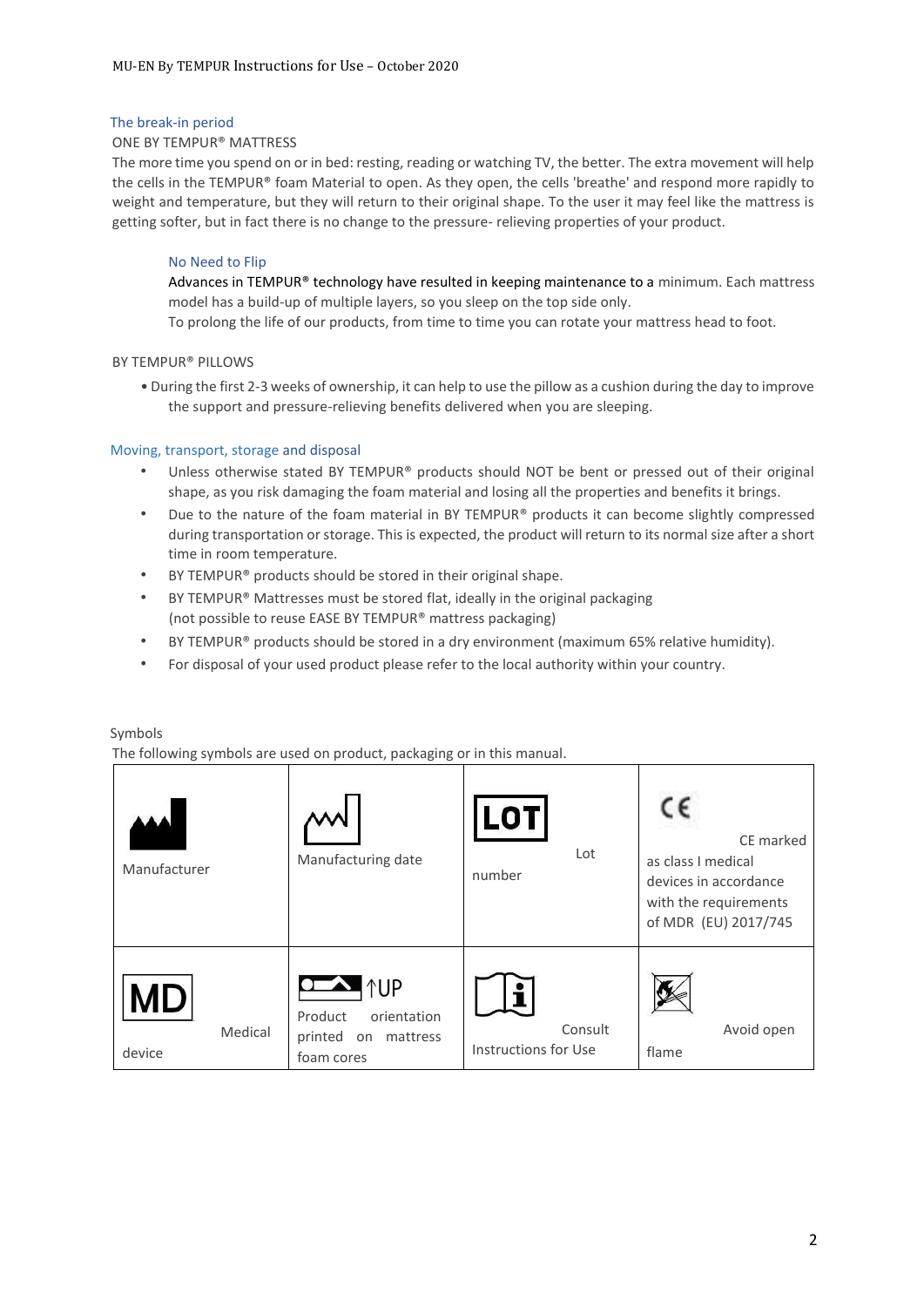| $\circ$<br>Ly | Humidity | $\overline{\phantom{a}}$<br>$\check{ }$ |          |  |
|---------------|----------|-----------------------------------------|----------|--|
| limit         |          |                                         | Keep dry |  |

CE marking

Many BY TEMPUR® products are classified as Medical Device, class I and CE marked in accordance with MDR (EU) 2017/745.

Please check the product label placed inside the textile cover to see if the product you have purchased is CE marked.

The intended use of the CE marked products is to prevent or reduce the risk of developing pressure ulcers in adults. This effect is obtained thought the pressure redistributing properties of the TEMPUR® foam Material.

The CE marked products are intended for home care. It is important that immobilized users are repositioned on a regular basis.

The CE marked BY TEMPUR® mattresses and mattress toppers are suitable for weights up to 150 kg.

In case of a serious incident with the product, the manufacturer and competent authority in the user´s home country must be informed.

To report an incident to the manufacturer please report the incident as a warranty complaint by following the instructions specified in the "warranty" section of this manual.

### Please note additional instructions for use

### Warnings and precautions

The following symbol and text will be used to draw your attention to possible dangerous and undesirable situations. Please be aware that failure to comply with these instructions may results in critical injuries or damage to the product.

| <b>WARNING</b>   | Be aware of situations or practices that may cause death or<br>critical injuries                    |
|------------------|-----------------------------------------------------------------------------------------------------|
| CAUTION          | Be aware of situations or practices that may cause moderate or<br>minor injuries                    |
| <b>IMPORTANT</b> | Be aware of situations or practices that could result in damage to<br>the product or other property |

 $\overline{\Delta}$  Warning: Do not leave infants, young children or the elderly unattended on the mattress or pillow if they can't easily turn over by themselves.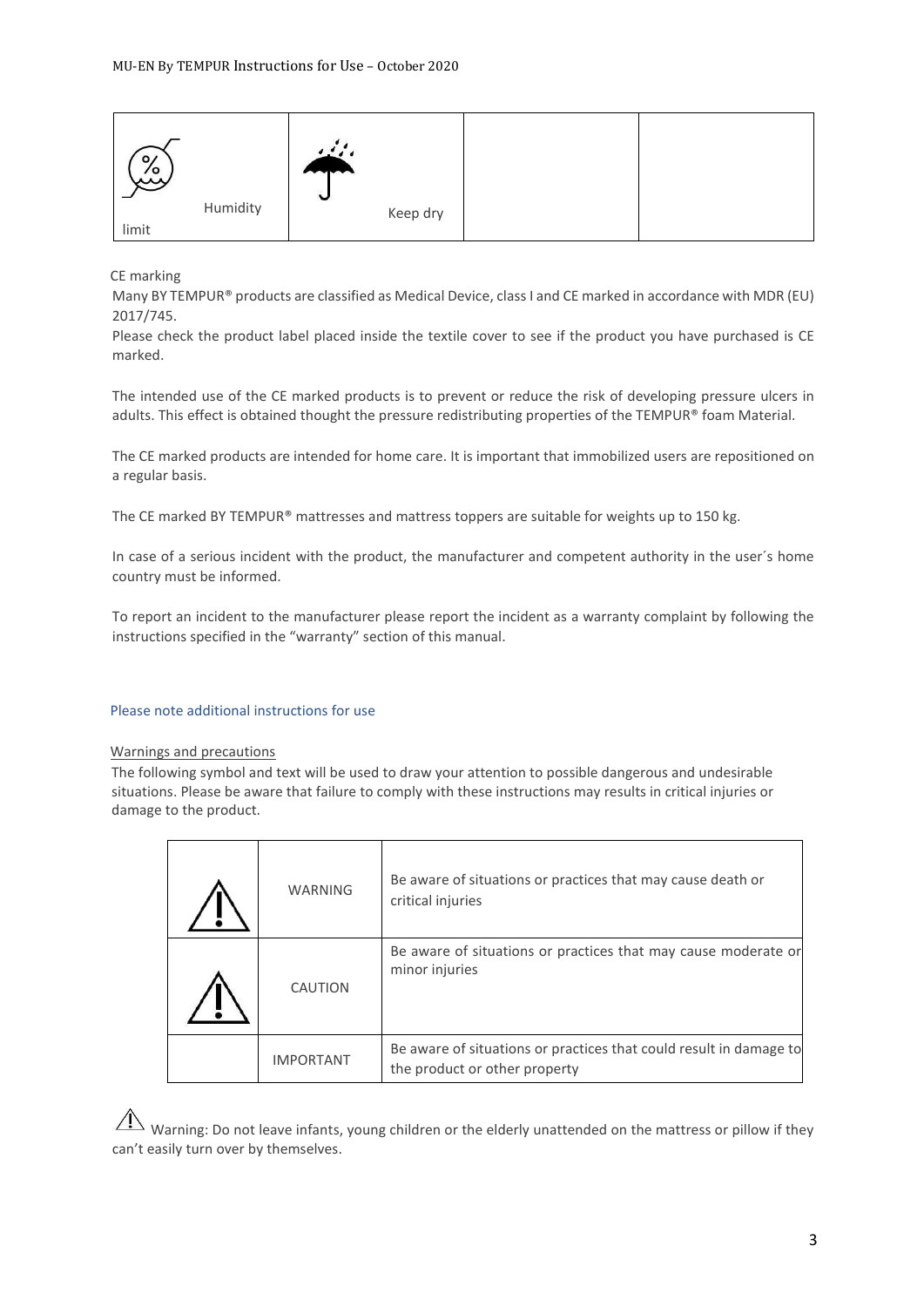$\hat{A}$  Warning: It is important that immobilized users are repositioned on a regular basis.

Carelessness causes fire – we strongly recommend not to smoke in bed or while using the products.

Warning: Risk of fire: keep products away from open flames.

 $\overline{\Lambda}$  Caution: Do not use bed pads on BY TEMPUR® mattresses as they can reduce the pressure relieving properties. To secure optimum support we suggest using a sheet directly on the mattress.

 $\sqrt{1}$ Caution: Please note TEMPUR® foam Material works best in response to the natural warmth of the user, therefore an electric blanket and/or hot water bottle is not recommended. The heat from an electric blanket will temporarily offset the temperature sensitivity in the TEMPUR® foam Material. However, if the user would still prefer to use an electric blanket, we suggest doing so over a separate sheet and avoiding direct contact with the TEMPUR® foam Material. o IMPORTANT: Always follow the instruction for use from the supplier of the electrical blanket. o IMPORTANT: If your hot water bottle should develop a leak which wets, stains or damages your mattress it will invalidate your warranty.

# IMPORTANT:

- BY TEMPUR® mattresses must always be placed on a ventilated base, e.g. springs or slats to prevent moisture from accumulating in the mattress.
- Do not use a BY TEMPUR® pillow with wet hair, as the foam material will get damaged
- Do not fold, bend or press your BY TEMPUR® product into shape as there is risk of damaging the foam material
- Do not alter or repair your product it will invalidate your warranty.

# Cleaning and maintenance

• Most textile covers can be removed and washed. Please follow the specific cleaning instruction for your product on the product label located inside the textile cover.

# IMPORTANT:

- Do not wash the TEMPUR® foam material.
- Do not steam-clean or dry-clean the TEMPUR® foam material.

# IMPORTANT

The BY TEMPUR® products must be regularly ventilated to remove moisture.

 $\Lambda$  Caution: After washing the textile cover please ensure mattress textile cover is replaced according to the orientation printed on the side of the mattress foam core. The TEMPUR® foam material that provides maximized comfort and pressure relief is only on the top-side of the core.

# Technical Product information

- BY TEMPUR® products are available in several different sizes. Product weight depend on product size. Further information is available upon request.
- Constituent materials see product label, which is located inside the textile cover.

# Fire safety standards

 $\Lambda$  Warning: Risk of fire: keep products away from open flames

|  | BY TEMPUR <sup>®</sup> product | $\overline{\phantom{a}}$ |
|--|--------------------------------|--------------------------|
|--|--------------------------------|--------------------------|